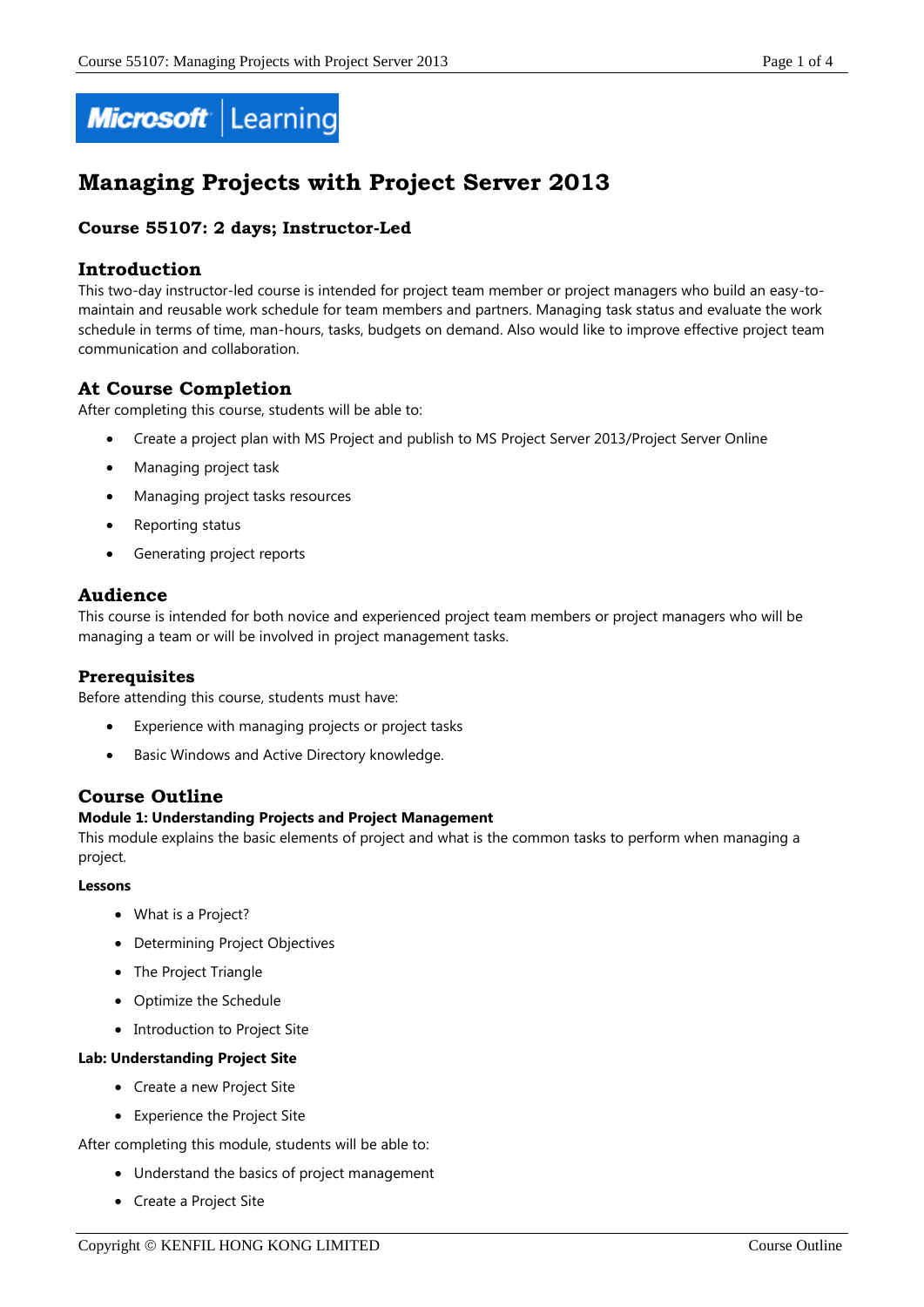## **Module 2: Create a new Project**

This module explains how to create a new project with MS Project 2013 and publish it to Project site.

#### **Lessons**

- Understand MS Project
- Define the Project Scope
- Create a Project
- Overview of Project calendars

#### **Lab: Create a new project**

- Create a new project with MS Project 2013
- Editing Project Properties
- Editing Project Calendar
- Publish to Project Site

After completing this module, students will be able to:

- Describe the scope of a project
- Create a new project
- Editing project properties
- Publish the project to project site

## **Module 3: Managing Project Task**

This module explains how to manage project tasks in the project. Also explain the considerations for creating work breakdown schedule (WBS).

#### **Lessons**

- Defining WBS
- Entering task information into project
- Create milestone and timeline
- Using Dependencies

#### **Lab: Managing Project Resources**

- Creating tasks in MS Project
- Defining task properties
- Creating dependencies

After completing this module, students will be able to:

- Describe the key concept of WBS
- Create task in project
- Creating dependencies between tasks

#### **Module 4: Managing Project Resources**

This module explains how to manage project resources in MS Project. This module also describe the concept of centralized resources pool with Project Server.

#### **Lessons**

- Defining Resources
- Assigning Resources to Task
- Estimating Project Cost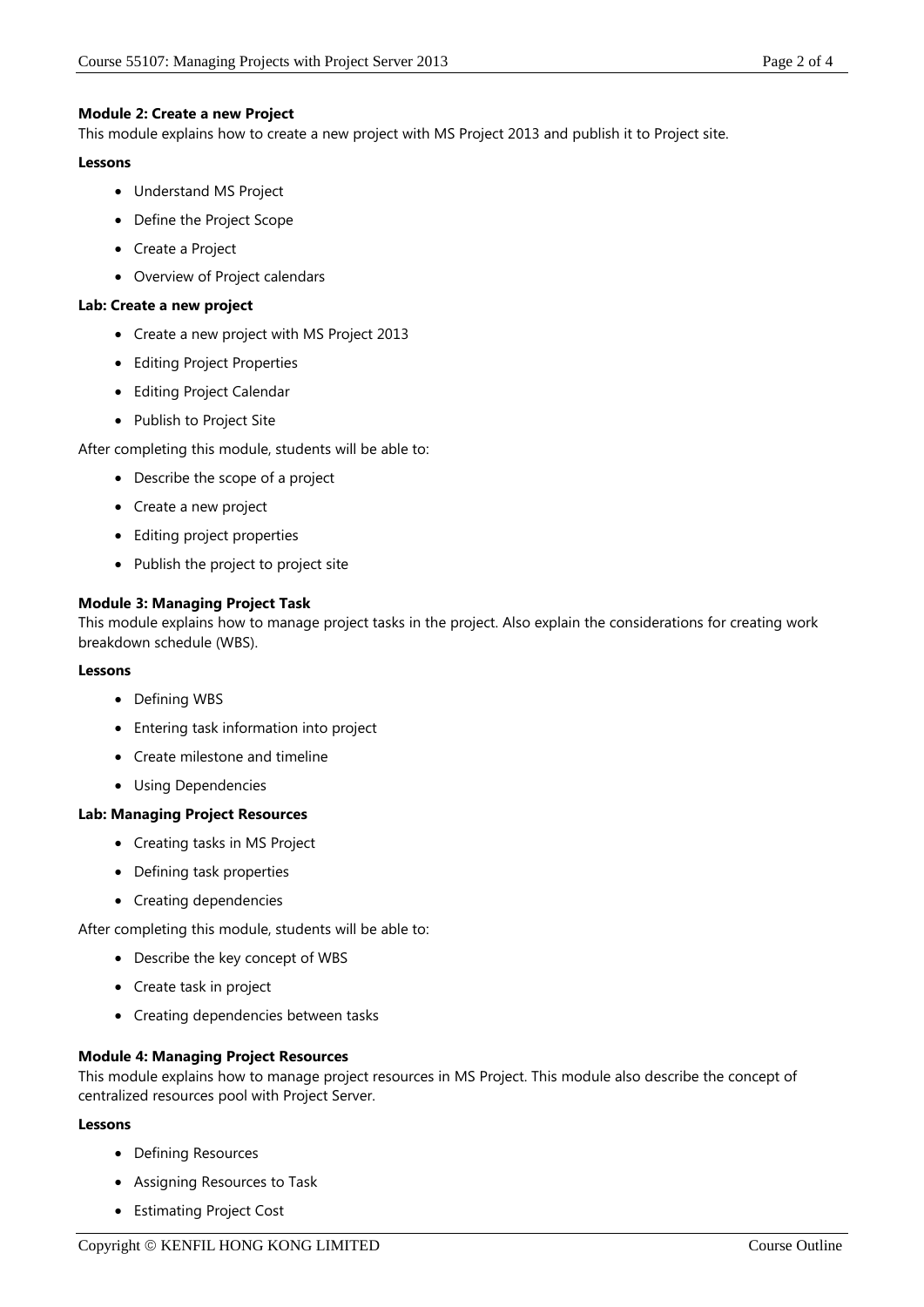• Resources leveling

#### **Lab: Managing Project Resources**

- Create project specific resources
- Create centralized resources
- Estimating project cost

After completing this module, students will be able to:

- Describe the key concept of managing project resources
- Assigning resources to project plan
- Estimate project cost

#### **Module 5: Using Timesheet**

This module explains how to report project task status from project member prospective. This module also describe the configuration tasks for enabling timesheet.

#### **Lessons**

- Understanding timesheet
- Configuring timesheet
- Completing timesheet

#### **Lab: Using timesheet**

- Configuring timesheet
- Completing timesheet

After completing this module, students will be able to:

- Describe the features of timesheet
- Configuring timesheet
- Completing timesheet

#### **Module 6: Managing Issues and Risks**

This module explains how to manage issue and risk with Project Site. This also explain the basis of project issues and risks.

#### **Lessons**

- Understanding Issue
- Understanding Risk
- Managing Issue and Risk in Project Site

#### **Lab: Managing Issues and Risks**

- Managing Issue
- Managing Risk

After completing this module, students will be able to:

- Describe the key concept of managing project issue and risk
- Using Project Site to manage Issue and Risk